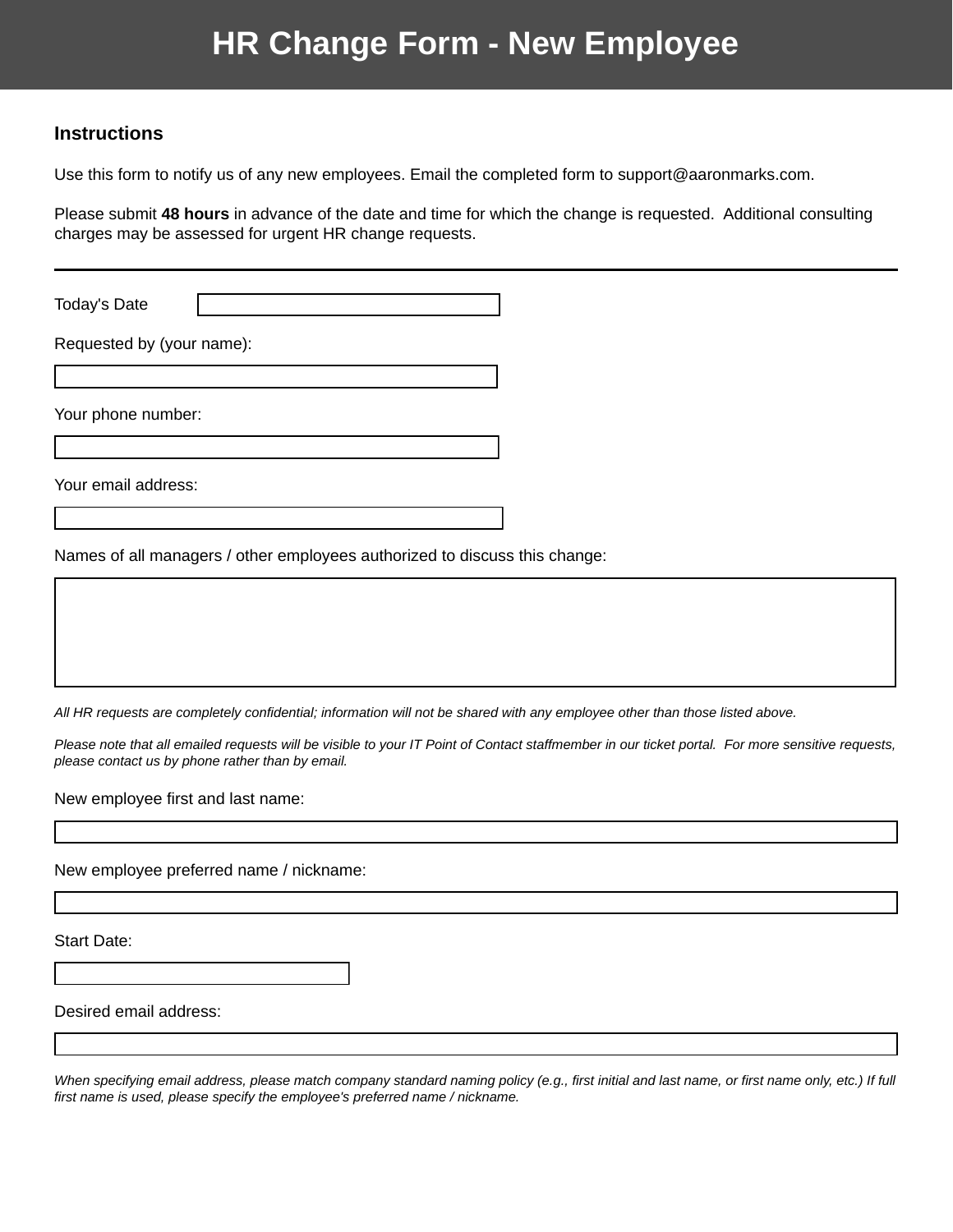| New workstation needs to be purchased: |  |  |
|----------------------------------------|--|--|
|----------------------------------------|--|--|

○ Yes △ No △ No △ No, but need peripherals

If No, which existing workstation should be used for the new employee?

\* If an existing workstation will be used but peripherals need to be purchased, please fill out the appropriate items in the New Workstation Request section below.

If Yes, please fill out the entire following section. *Please note that minimum lead time on new workstations is generally two weeks.* 

## **New Workstation Request**

| Type of computer:                                        | No. of monitors to purchase: |                     | Phone:                                            |
|----------------------------------------------------------|------------------------------|---------------------|---------------------------------------------------|
| Desktop                                                  | 1                            |                     | Desk phone                                        |
| Laptop with docking station                              | $\overline{2}$               |                     | Wired headset                                     |
| All-in-one (e.g., iMac)                                  | $\ensuremath{\mathsf{3}}$    |                     | Wireless headset                                  |
| Will this employee be working with any of the following? |                              |                     | If yes to any at left, describe the type of work: |
| Graphic design or photo editing programs                 |                              |                     |                                                   |
| Architectural or engineering programs                    |                              |                     |                                                   |
| Video or sound editing programs                          |                              |                     |                                                   |
| Large volumes of data / database queries                 |                              |                     |                                                   |
| Software or code development                             |                              |                     |                                                   |
| None of these                                            |                              |                     |                                                   |
| Mouse preferences (check all that apply):                |                              |                     | Keyboard preferences (check all that apply):      |
| Wireless                                                 |                              | Standard flat form  |                                                   |
| Wired                                                    |                              | Ergonomic wave form |                                                   |
| Left handed ergonomic                                    |                              | Ergonomic split     |                                                   |
| Right handed ergonomic                                   |                              | Wired               |                                                   |
| Smaller/travel sized                                     |                              | Wireless            |                                                   |
| Standard sized                                           |                              | No preference       |                                                   |
| Larger sized                                             |                              | Other               |                                                   |
| No preference                                            |                              |                     |                                                   |
| Other                                                    |                              |                     |                                                   |

**Approval:** Name of person who has signed off approving purchase of hardware above. If a new workstation is being purchased, approval must also be given for purchase of standard productivity suite. Purchases cannot be completed without approval.